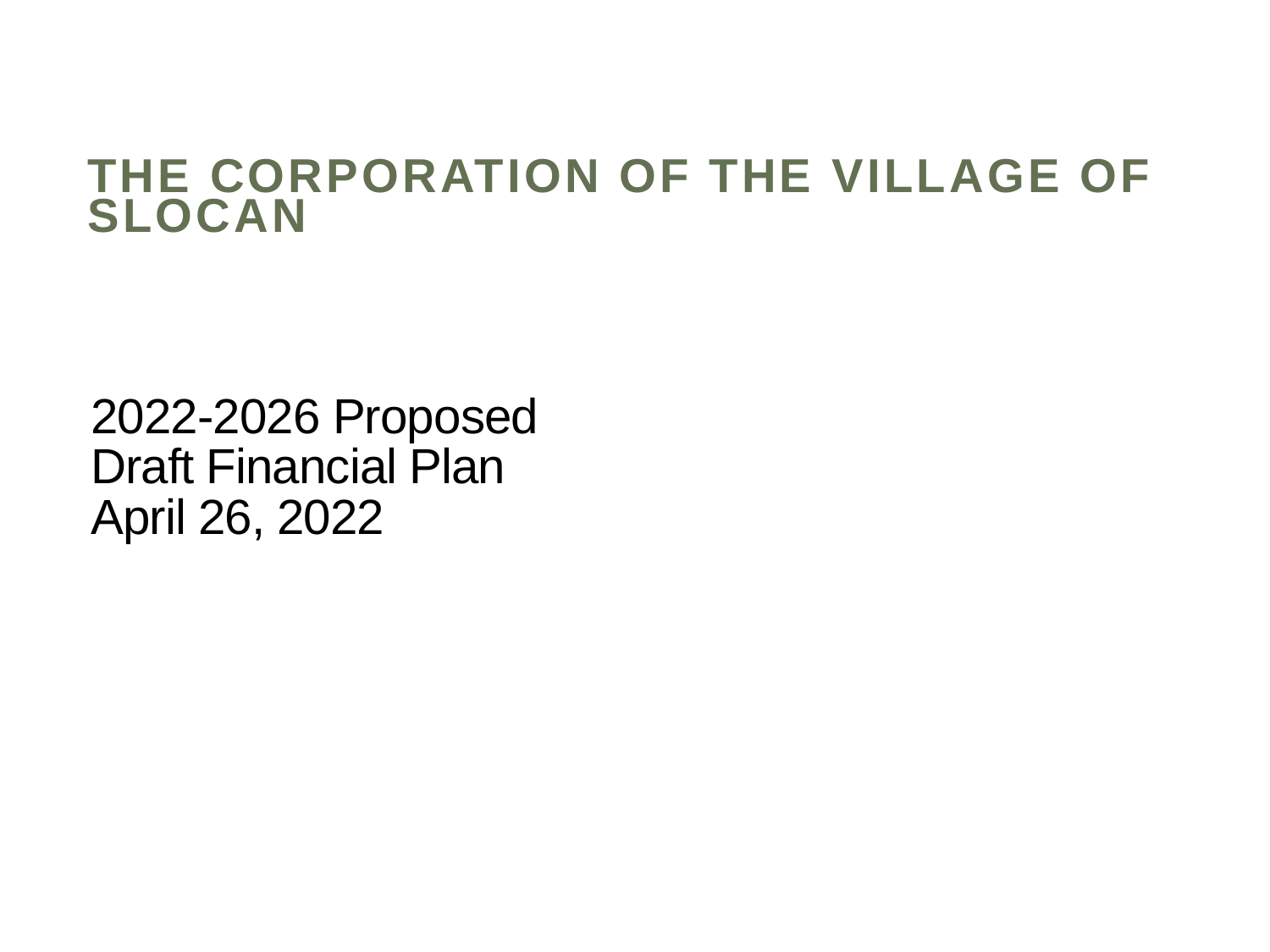## **Agenda**

- 1. Introduction
- 2. Quick Facts
- 3. 2022 2026 Financial Plan Process
- 4. 2022 Budget overview
- 5. Taxation & Operating Budget
- 6. Comments & Questions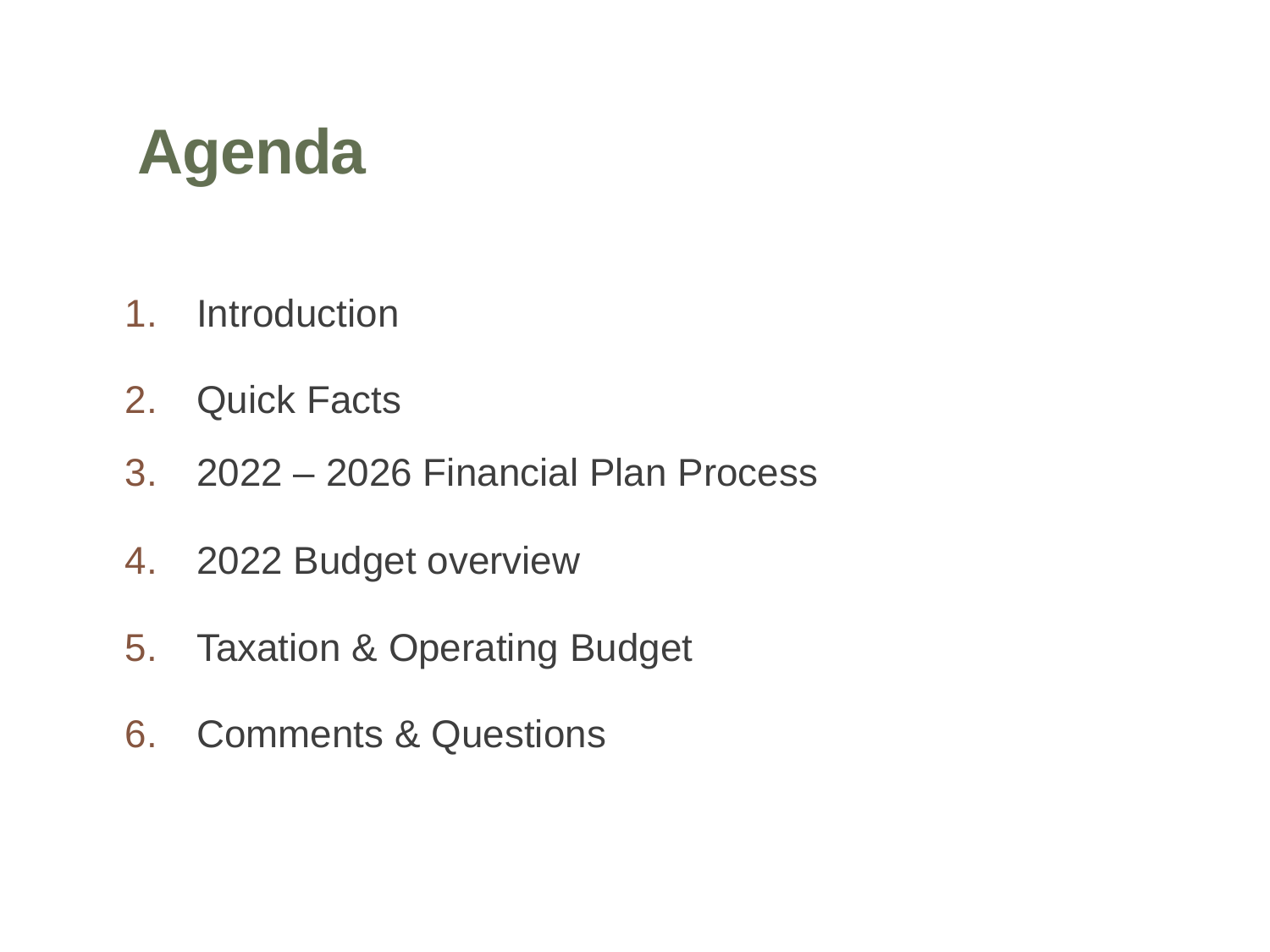## **Quick Facts - 2022**

- All Village Operational revenue about \$1,023,000
	- (not including \$850,000 in potential grant funding for capital)
- Total operational expenses about \$873,000
- Revenue over expenses pay down debt, fund capital purchases & flow into Operational and Capital reserves
- General Fund Operational expense is budgeted at \$745,000 in 2022, funded by \$202,000 in Taxation (approx. 3.7 to 1 ratio)
- A 1% increase in taxation produces about \$1,800 to cover operational expenditures
- \$5,000 decrease in the provincial Small Communities Grant (est \$363K in 2022)
- 2020: \$262,000 in COVID Safe-Restart funding
- 2021: \$163,000 remaining at end of year, after covering expenditures and lost revenues due to the pandemic.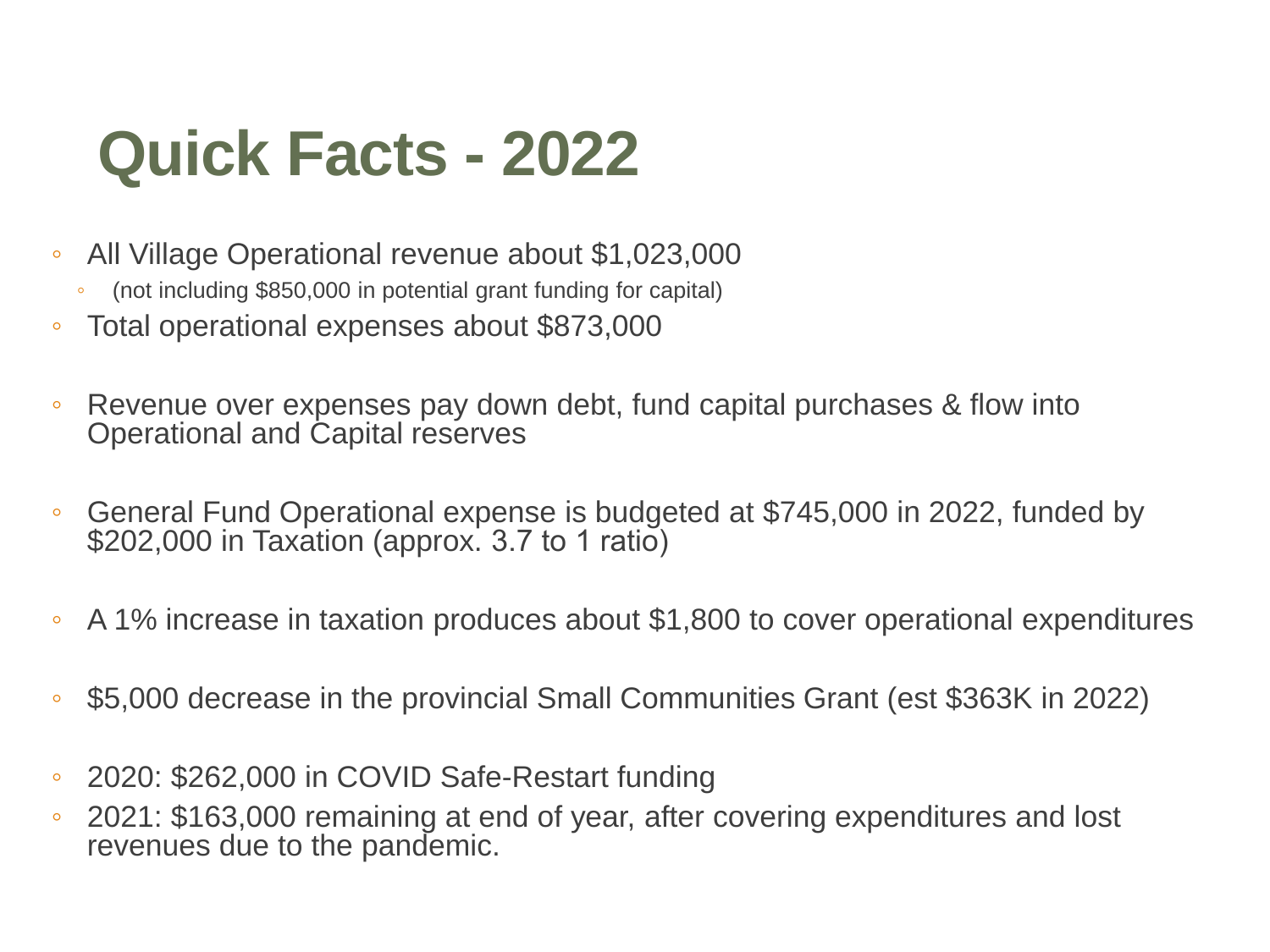# **General Operating Budget Principles**

- Support delivery of municipal services
- Maintain services delivered at 2021 levels
- Reduce costs of service delivery, where possible, while minimizing service impact levels
- Generate new revenue
- Minimize tax rate increase
- Long term planning as a focus
- Continue infrastructure program
- Implement sustainability principles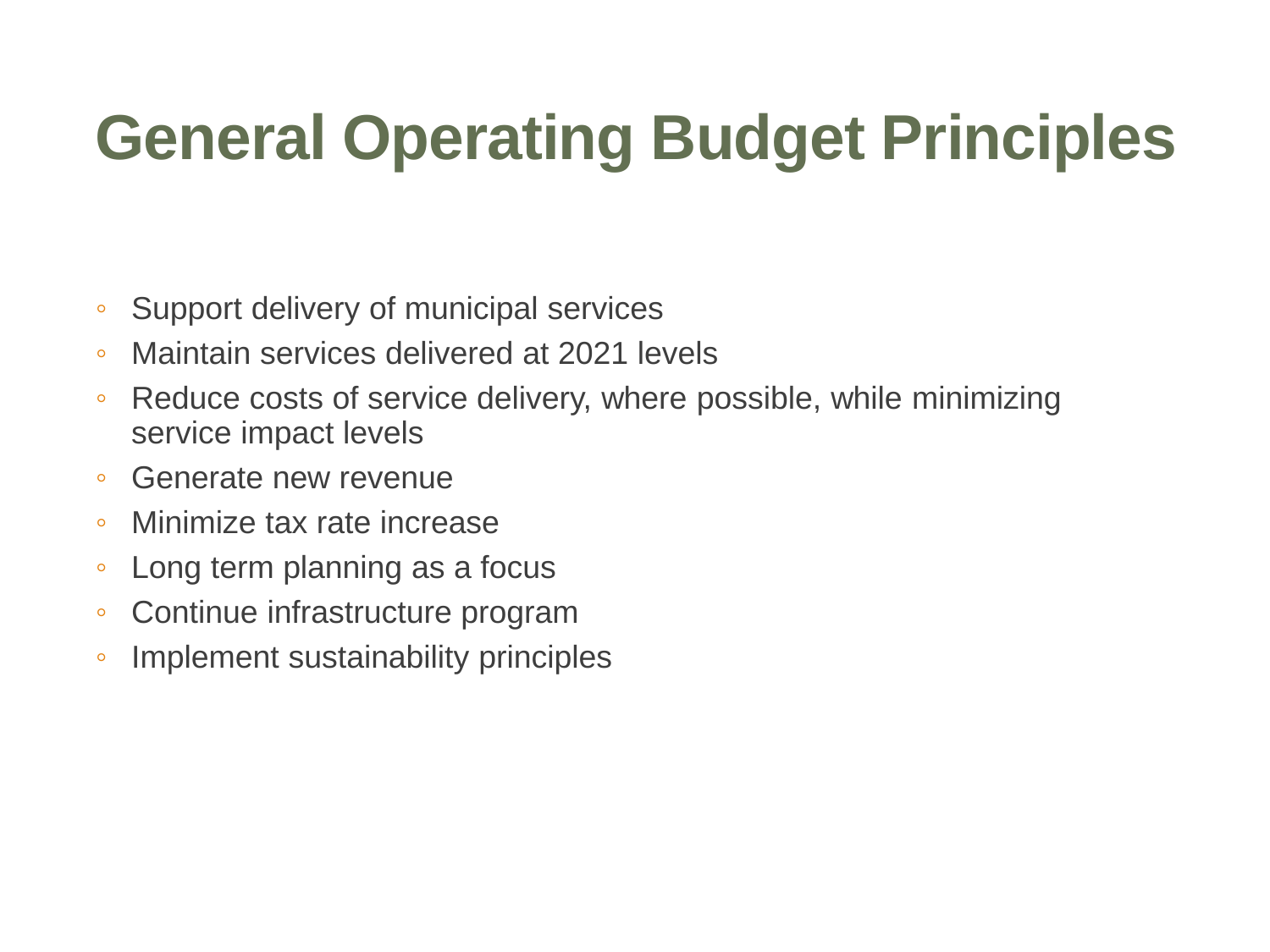# **Budget Overview - 2022**

Highlights:

- New residential construction taxation revenue generation for 2022 is expected to be \$2,400
- Recommending a 3% average overall property tax increase
- Early in 2022 Council approved increases to the utility rates
	- A 3% flat fee increase to Water rates
	- No increase in Garbage fees

2022 Capital Budget: Total amount is \$1,417,000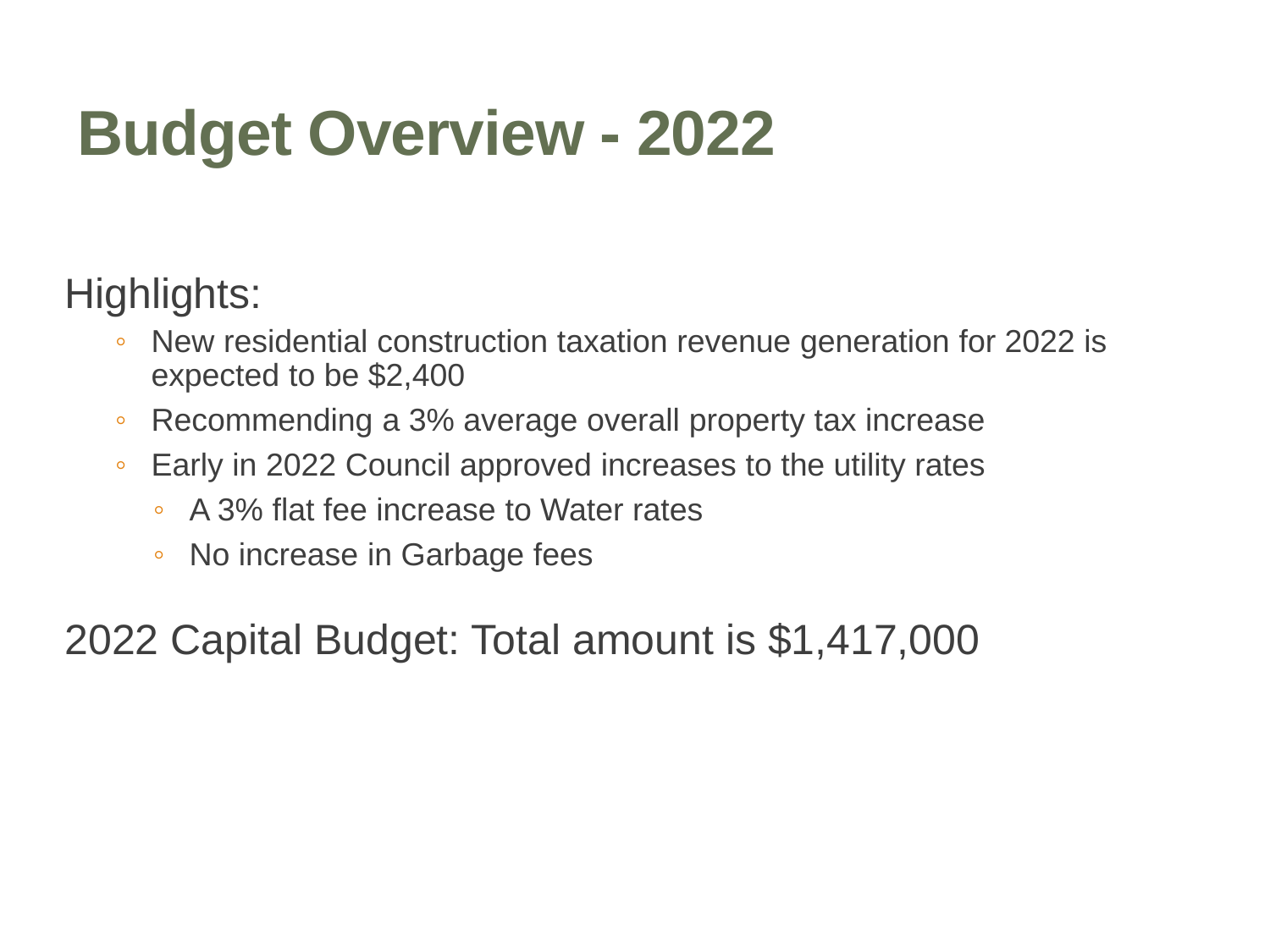## **Tax Revenues: Growth – Where does it come from?**

New revenue only exists when there is new assessment

Increase in "inventory" i.e. through subdivision or new construction

General increases in market value do not generate more tax dollars

Past couple of years has resulted in minimum new revenues from growth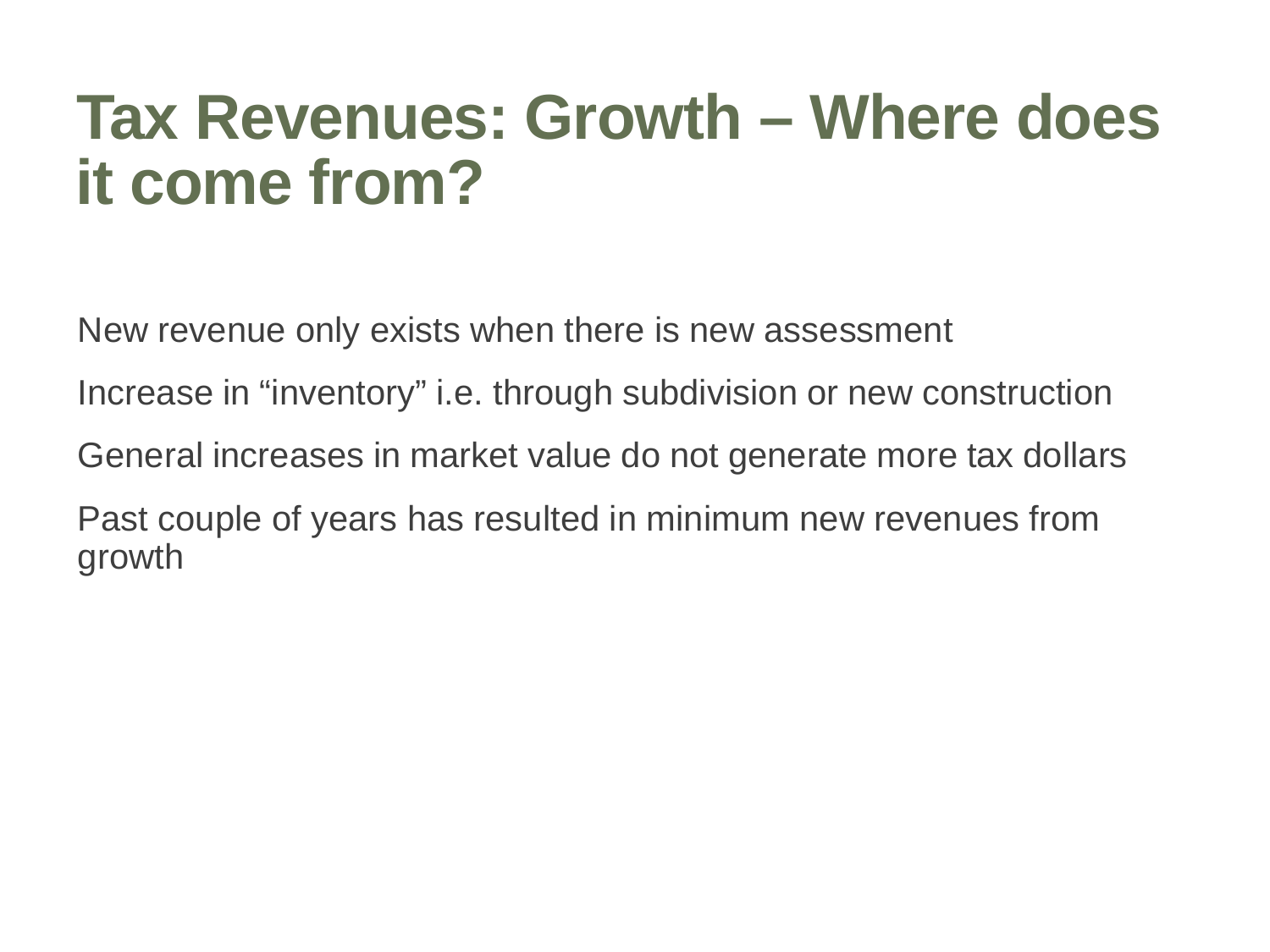## **Effect of Assessments in 2022**

Average market changes: Residential up 54% from 2021



Commercial up 60% from 2021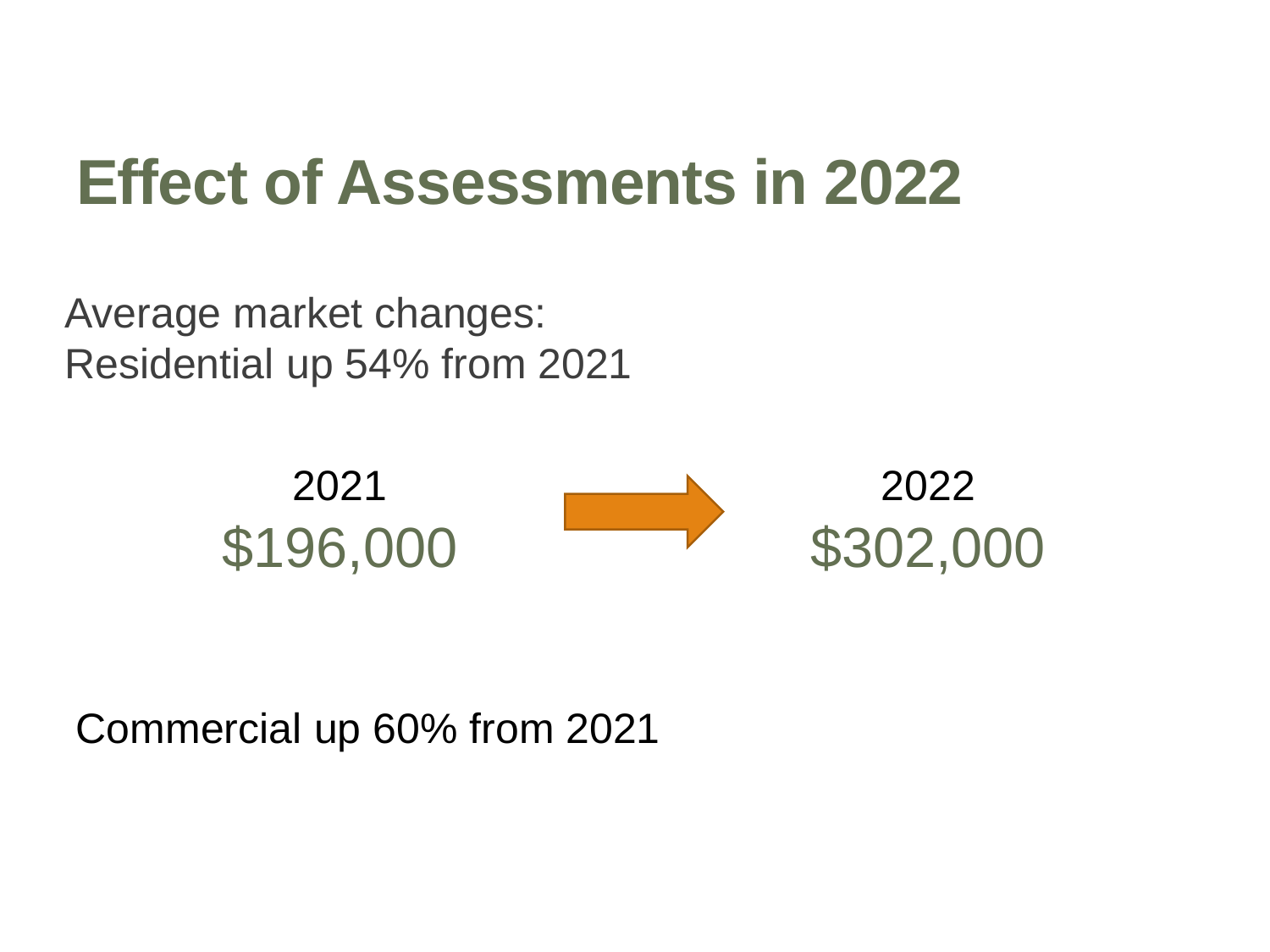#### **2022 Proposed Budget** Effect on \$302,000 Single Family Dwelling

|                               | 2021<br>Actual | 2022<br>Proposed | <b>Net</b><br>Annual<br>Change | <b>Net</b><br><b>Monthly</b><br>Change |
|-------------------------------|----------------|------------------|--------------------------------|----------------------------------------|
| Property Tax (municipal only) | 715            | 736              | \$21                           | \$1.75                                 |
| <b>Water Rates</b>            | 502            | 517              | 15                             | 1.25                                   |
| <b>Resource Recovery</b>      | 125            | 135              | O                              | 0.00                                   |
| <b>Overall</b>                | \$1,352        | \$1,388          | \$36                           | \$3.00                                 |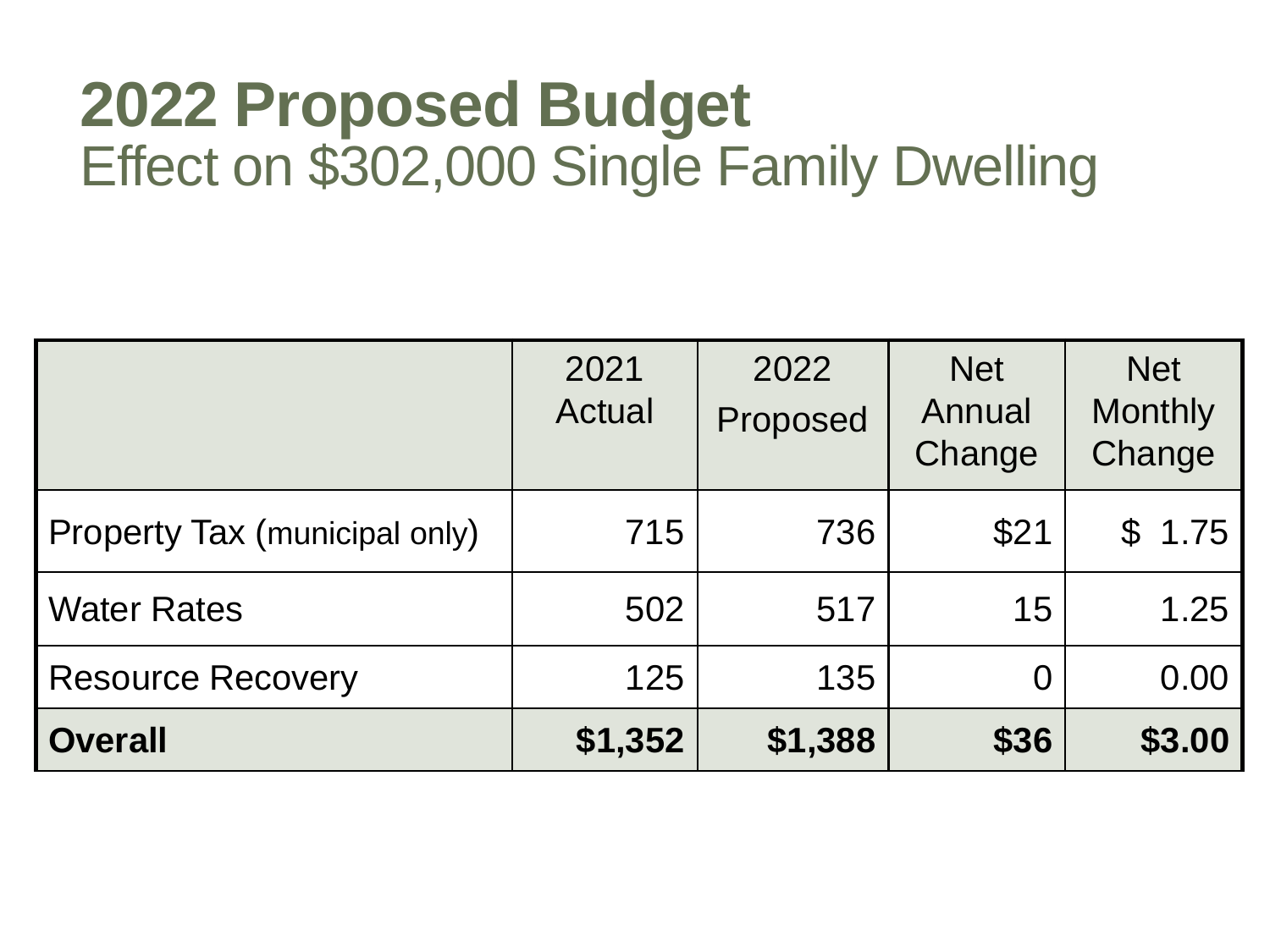### **2022 Proposed Budget** Effect on \$302,000 Single Family Dwelling



| <b>Tax authority</b> | <b>Taxes</b> |  |  |
|----------------------|--------------|--|--|
| Village              | \$736        |  |  |
| School *             | 395          |  |  |
| RDCK                 | 604          |  |  |
| Police *             | 58           |  |  |
| Reg Hosp             | 55           |  |  |
| BCAA & MFA *         | 8            |  |  |
| Total                | S1.856       |  |  |

\* Assumes 2% change from prior year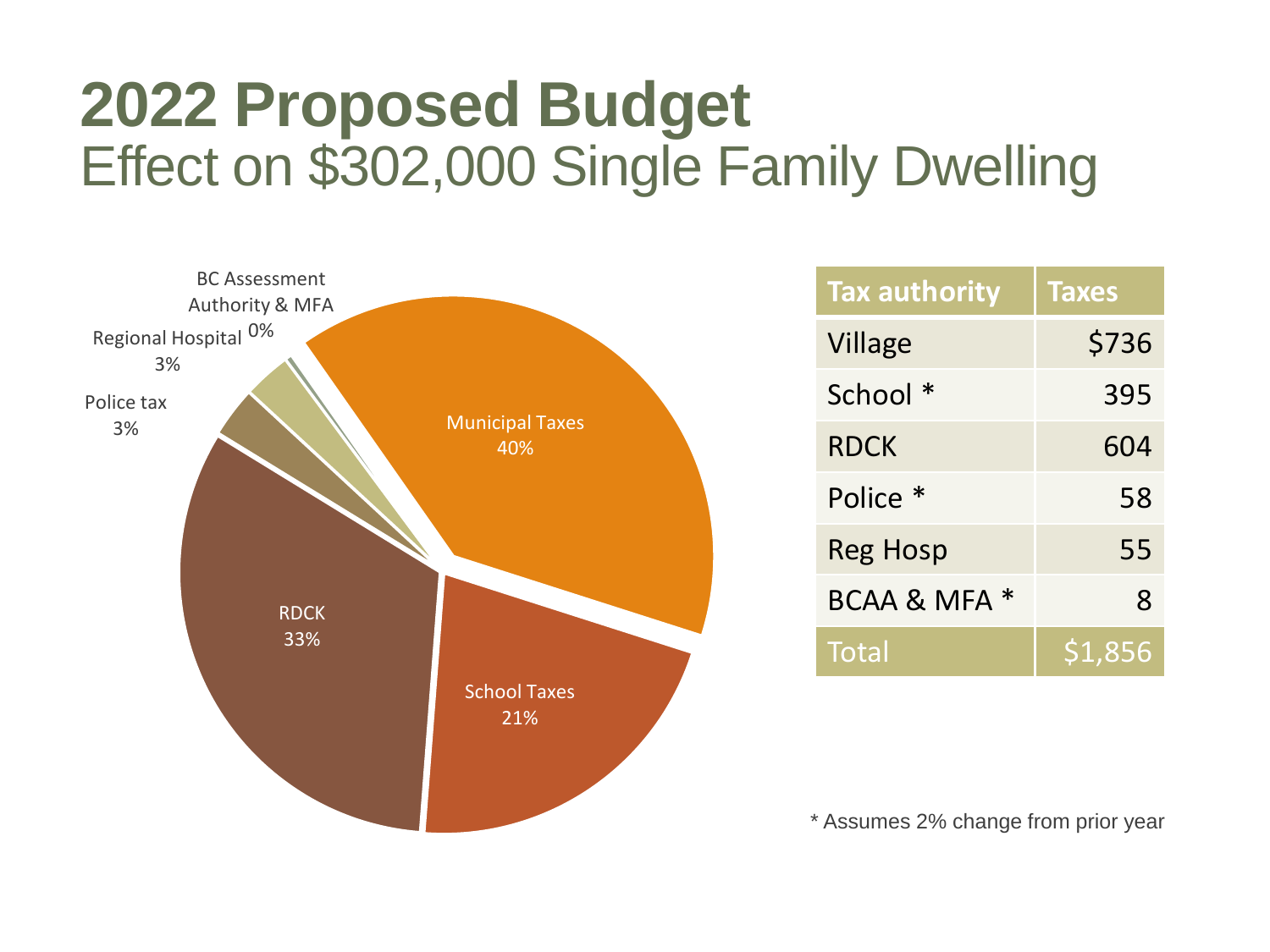# **2022 TAX EFFECT ON AVERAGE SFD**

|                               | 2021   | 2022    | <b>Net</b><br>Change | <b>Net</b><br><b>Monthly</b><br>Change | $\frac{9}{6}$<br>Change |
|-------------------------------|--------|---------|----------------------|----------------------------------------|-------------------------|
| <b>Assessed Value</b>         | \$196K | \$302K  | \$106K               |                                        | 54%                     |
| <b>Municipal Property Tax</b> | 715    | 736     | \$21                 | \$175                                  | 3%                      |
| <b>RDCK tax requisition</b>   | 425    | 604     | 179                  | 14.92                                  | 42%                     |
| West Kootenay Hospital tax    | 44     | 55      | 11                   | 0.92                                   | 25%                     |
| School/Other (estimate)       | 452    | 461     | 9                    | 0.75                                   | 2%                      |
| Less: home owner grant        | $-770$ | $-770$  |                      |                                        |                         |
| <b>Total Regional Tax</b>     | \$866  | \$1,086 | \$220                | \$18                                   | 25%                     |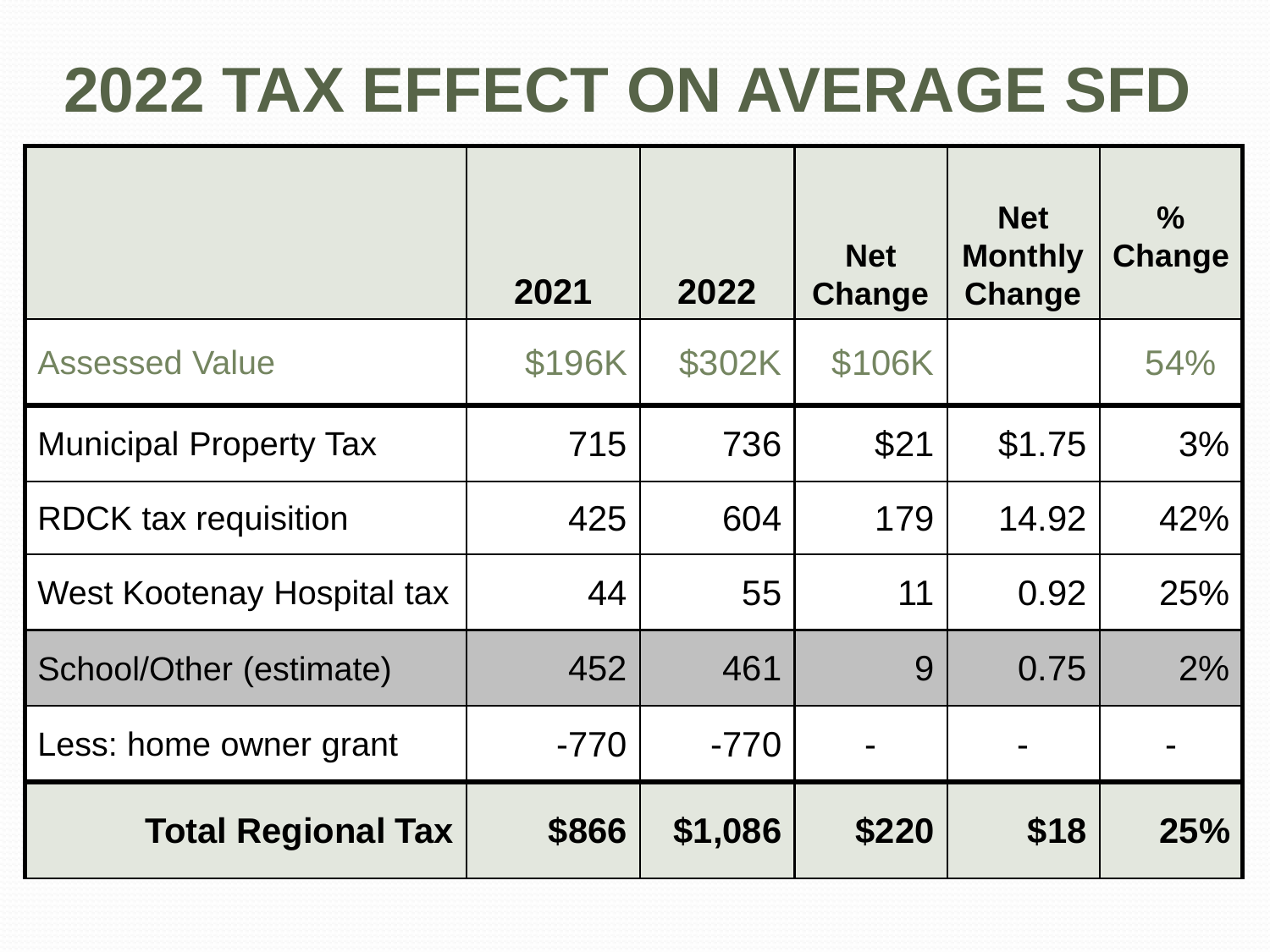## **Overall Capital Plan – 2022 Highlights**

#### **Total overall capital – \$1,417,000**

- Legion Heritage Restoration in progress (grant)
- Affordable Housing (CMHC)
- Tennis Court Revitalization (grant)
- OCP Review and Update (gas tax)
- Harold St Design Plan (grant)
- Springer Creek bridge repair (EMBC)
- Campground upgrades (electrical/washrooms) (grant)
- Resident Attraction Pilot Project (grant)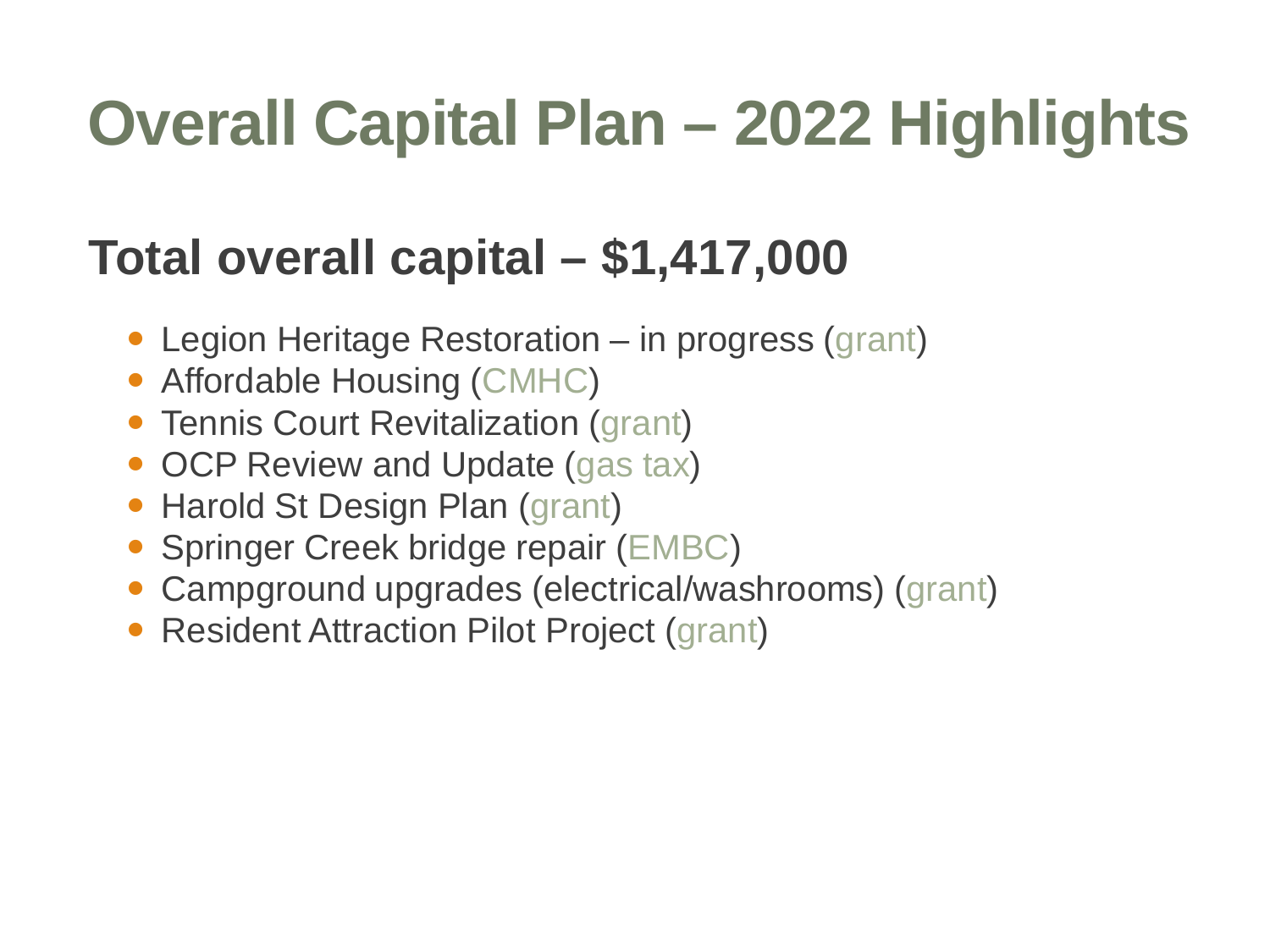## **Debt and Debt Servicing**

#### **MFA short-term financing of \$845,000 for land purchase.**

- Five years, interest only
- Current rate = 1.36% (floating)
- Approx \$11,500 annual interest